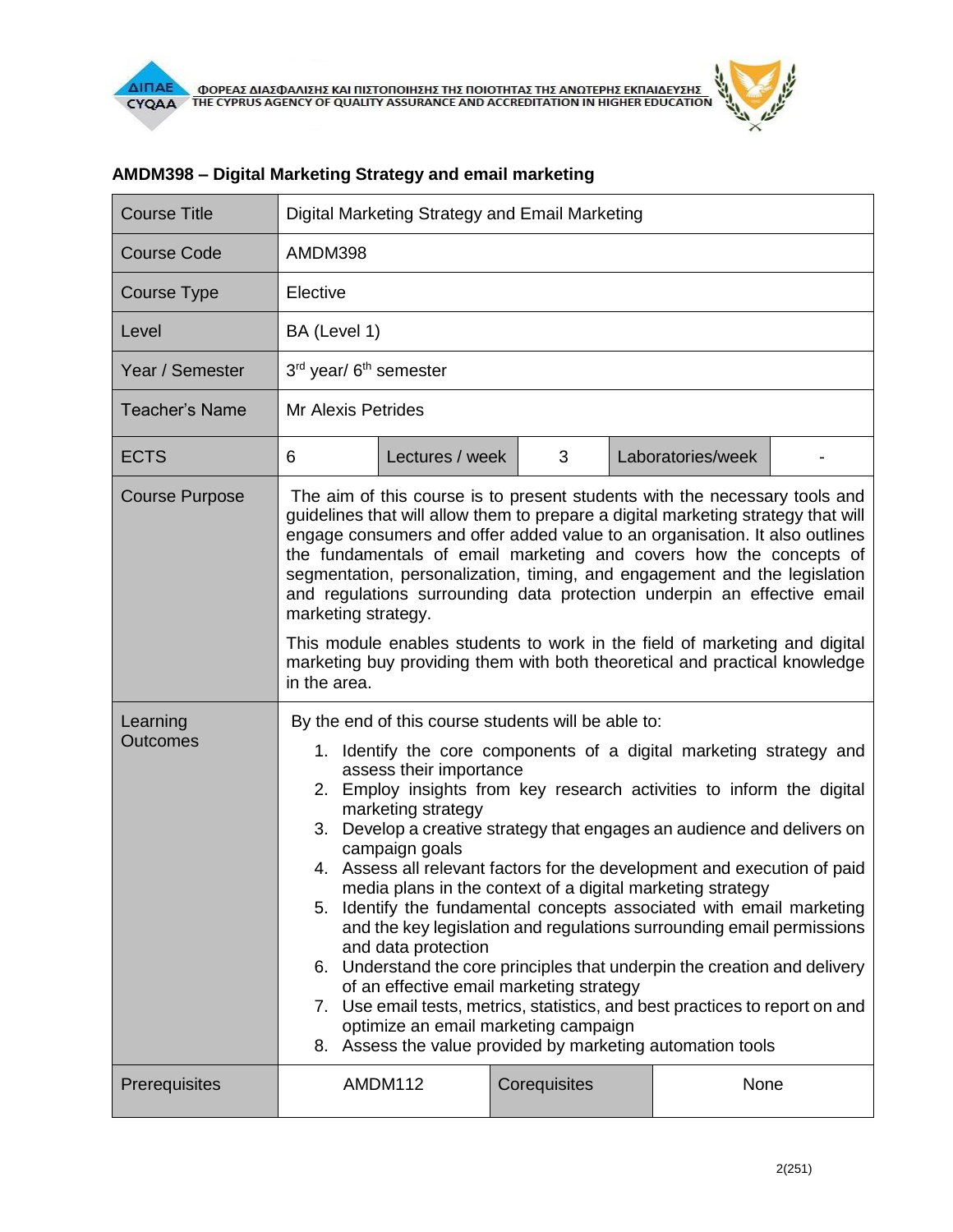

ΦΟΡΕΑΣ ΔΙΑΣΦΑΛΙΣΗΣ ΚΑΙ ΠΙΣΤΟΠΟΙΗΣΗΣ ΤΗΣ ΠΟΙΟΤΗΤΑΣ ΤΗΣ ΑΝΩΤΕΡΗΣ ΕΚΠΑΙΔΕΥΣΗΣ CYQAA THE CYPRUS AGENCY OF QUALITY ASSURANCE AND ACCREDITATION IN HIGHER EDUCATION

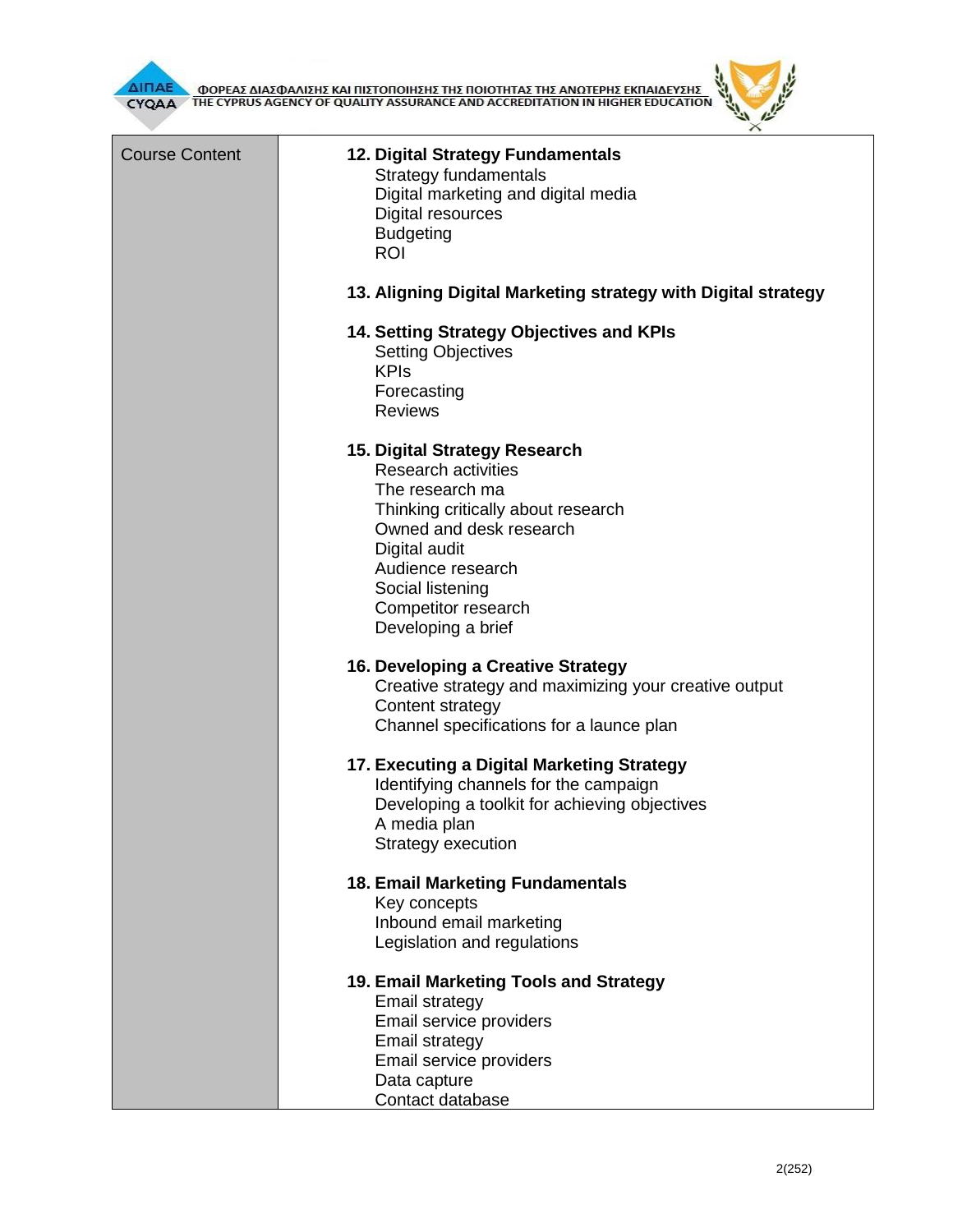



|                         | 20. Email Design<br><b>Email components</b><br>Audience<br>Subject line<br>Email copy<br>Email design<br><b>CTAs</b><br>Images                                                                                                                                                                                                                                                                                                                                                                                                                                                                                                                                                                                                                                                                                          |  |  |  |  |
|-------------------------|-------------------------------------------------------------------------------------------------------------------------------------------------------------------------------------------------------------------------------------------------------------------------------------------------------------------------------------------------------------------------------------------------------------------------------------------------------------------------------------------------------------------------------------------------------------------------------------------------------------------------------------------------------------------------------------------------------------------------------------------------------------------------------------------------------------------------|--|--|--|--|
|                         | 21. Creating an Effective Email Campaign<br>Email campaign creation<br>Deliverability factors<br>Campaign delivery challenges<br>Campaign delivery management<br>Testing and Optimizing an Email<br><b>Email testing</b><br>Campaign performance<br>Optimizing and minimizing bounces and unsubscribes<br>22. Marketing Automation process                                                                                                                                                                                                                                                                                                                                                                                                                                                                              |  |  |  |  |
| Teaching<br>Methodology | The taught part of this course is delivered to the students by the means of<br>thought 3 hour lectures per week with the help of power point presentations.<br>Video and other visual material is also used to demonstrate the application<br>of the course's content by real life companies and to provide students with<br>information by experts (e.g. CEO's, marketing professionals).<br>In addition to the lectures, students are encouraged to participate in active<br>discussions, questions and answer and debates. In class group work<br>involving brainstorming and cooperative learning is an important part of this<br>courses teaching methodology. Students are often requested to work on<br>small tasks/challenges or short case studies in order to consolidate the<br>theoretical concepts taught. |  |  |  |  |
|                         |                                                                                                                                                                                                                                                                                                                                                                                                                                                                                                                                                                                                                                                                                                                                                                                                                         |  |  |  |  |
| Bibliography            | <u> Textbooks:</u><br>Chaffey, D. and Ellis Chadwick, F. (2019) Digital Marketing.<br>$\circ$<br><b>Pearson Education</b><br>Kingsnorth, S. (2019) Digital Marketing strategy: An<br>$\circ$<br>integrated approach to online marketing. Kogan Page<br>Digital Marketing Institute learning materials<br>$\circ$                                                                                                                                                                                                                                                                                                                                                                                                                                                                                                        |  |  |  |  |
|                         | References:<br><b>Book</b>                                                                                                                                                                                                                                                                                                                                                                                                                                                                                                                                                                                                                                                                                                                                                                                              |  |  |  |  |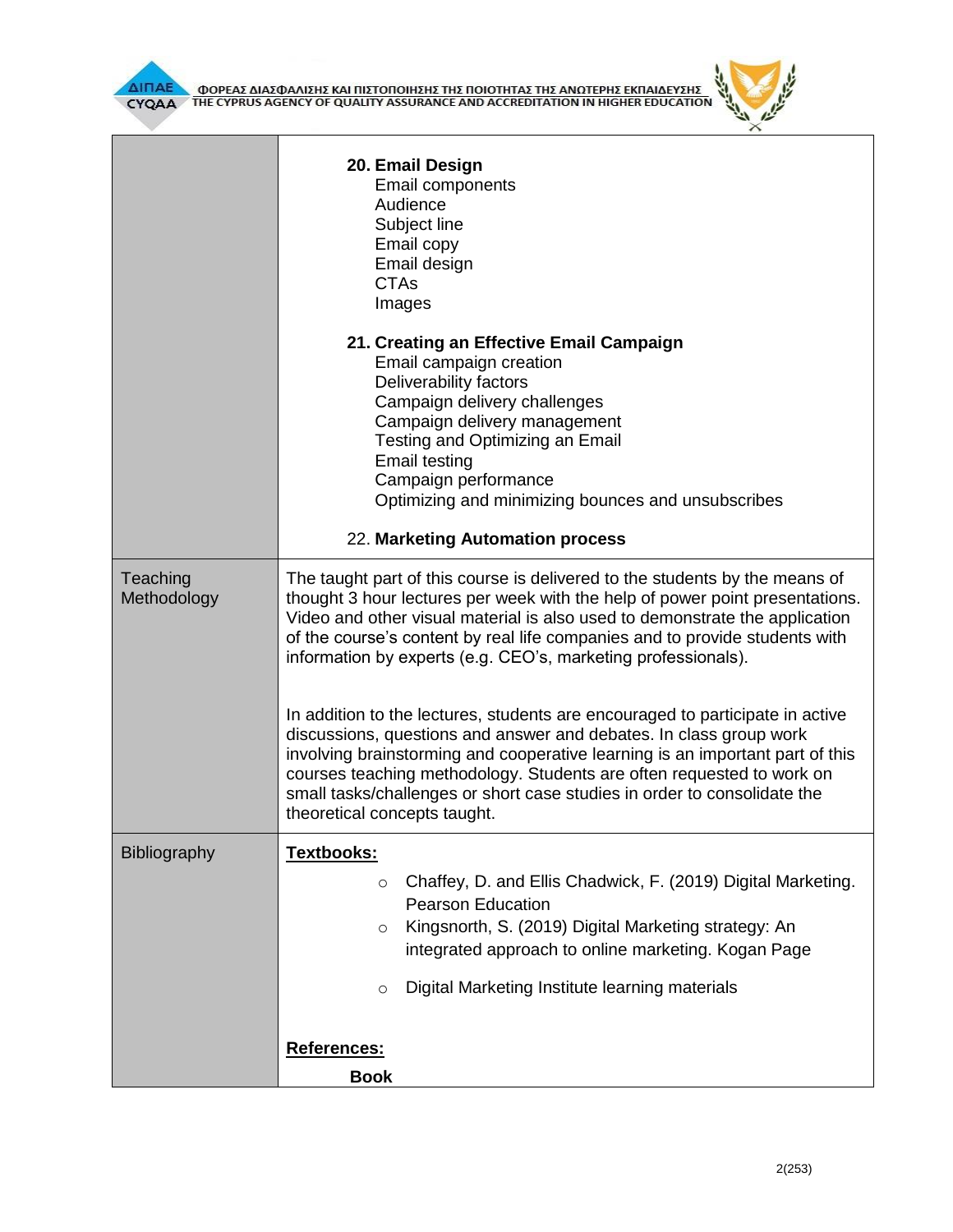